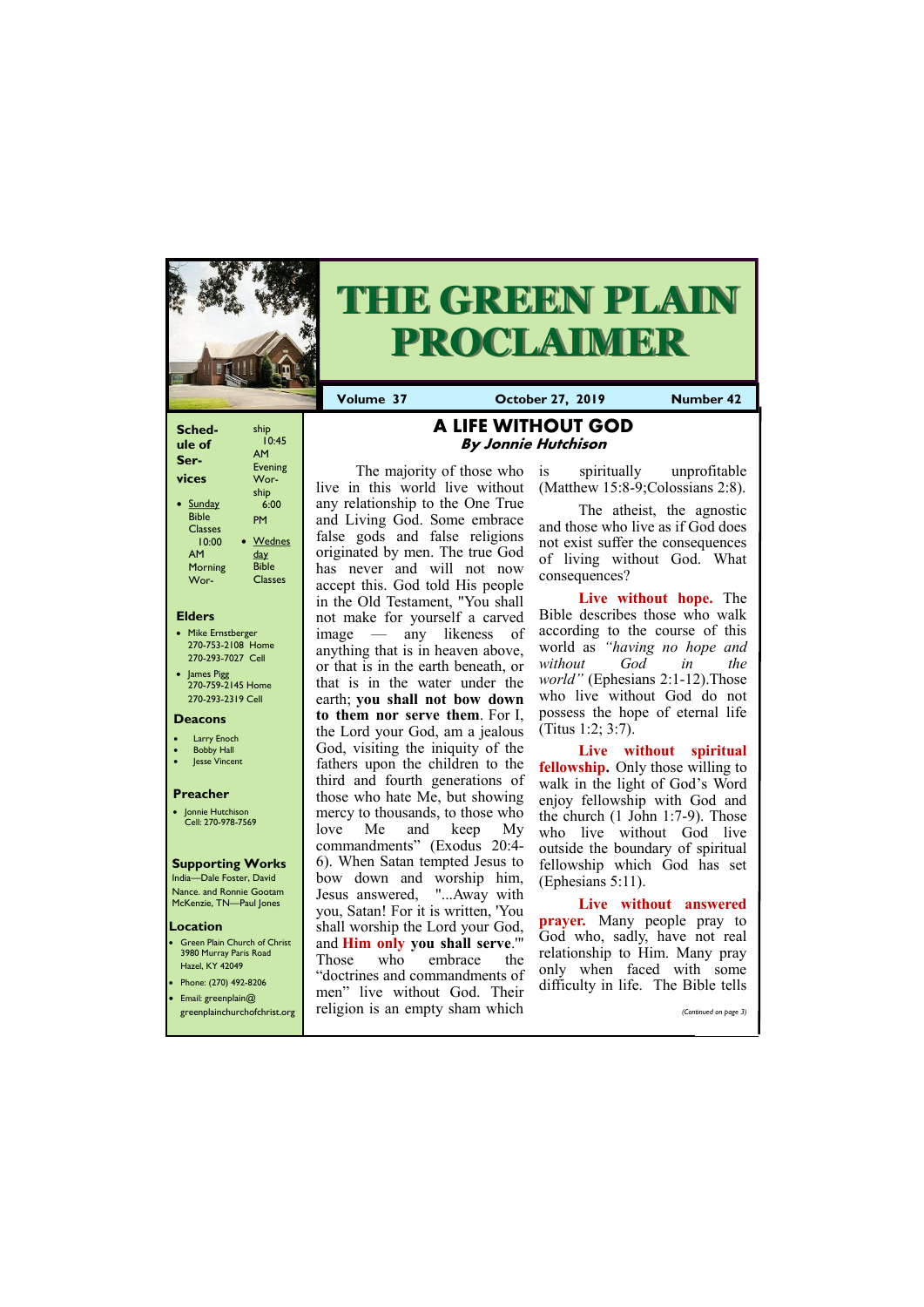## NEWS AND NOTES

- *REMEMBER IN PRAYER: Green Plain members*: . Remember Faye Travis, Peggy Jarvis, Rex and Margaret Enoch, Mary Crutchfield, Joanne Barnes, Maxine Pool, Hayes and Marjorie Grady, Jim Fielder, and Larry Enoch.
- **Family and Friends:** Teresa Tacker, Betty Pond, Bryan White, Meredith Enoch, Kenneth Mizell, Walter Byars, Will Winchester, Amie Lyons, Jim Hutson, Janice Canter, Maryanne Pedigrew, Dale Foster, Andrea Phillips and Donald and Dorothy Cook.
- **The Fall session of the** *School of Biblical Studies* continues each Monday from 7-9 pm in annex. Brethren Josh Manning and Brad McNutt are presenting outstanding lessons on the books of 1 Peter and Jonah respectively. If you enjoy in depth Bible study you will not want to miss this opportunity.
- **Pantry items for October: 6—Canned Orange Juice; 13—Sweet Pickles; 20—Toilet Tissue; 27— Canned beans (any kind).**
- Remember our **snacks for the hospital program** and place your items in the baskets in the lobby.
- **PASS IT ON!** When you have finished reading this bulletin, why not pass it on to a loved one, friend or neighbor. Use this as a tool to spread the gospel. Or, pick up extra copies to hand or mail to others.
- **See our Facebook page** for announcements, updates and articles. Access to past editions of this bulletin are available on our website at http://greenplainchurchofchrist.org.
- **Mission Work:** Please continue to pray for the preachers this congregation is supporting in India and for Dale Foster, Ronnie Gootan, David Nance, Mike Kiser and Paul Jones in their respective works.
- Watch **"A Bible Answer"** each Sunday morning at 8:00 am on WQWQ TV in Paducah, KY. This program is also available on their website at abibleanswertv.org and on GBN and YouTube**.**
- **October 2019 Anniversaries: 21st Chad & Vickie Canter; Birthdays: 8th Jim Fielder and Perry Jarvis; 10th Bobby Hall. Please let us know if we have left anyone out.**
- *UPCOMING LOCAL EVENTS: Annual Chili Supper Friday* November 1st*; Annual Area Wide Singing at Green Plain on* November 22nd*.*
- *We are not guaranteed tomorrow. We have only the today in our immediate control. What will you do with today? "Behold, now is the accepted time; behold now is the day of salvation" (2 Corinthians 6:2).*



**Page 2**

*BIBLE RESEARCH QUESTION*

**This Week: Who in the Bible is called "the Chief Shepherd"?** 

**last Week**: *what does the name Barnabas mean as stated in the New Testament?*

**Answer:** The name Barnabas means "son of consolation (KJV) or "son of encouragement" (NKJV).

## **SCHOOL OF BIBLICAL STUDIES**

## **Each consecutive Monday Sept. 16-Nov. 4, 2019**

| (Acts 4:36). | <b>Meet in the Annex 7-9 PM</b> |
|--------------|---------------------------------|
|              |                                 |

- **1 Peter—Josh Manning Eastwood Paris, TN**
- **Jonah—Brad McNutt**
- **Walnut Grove Benton, KY**
-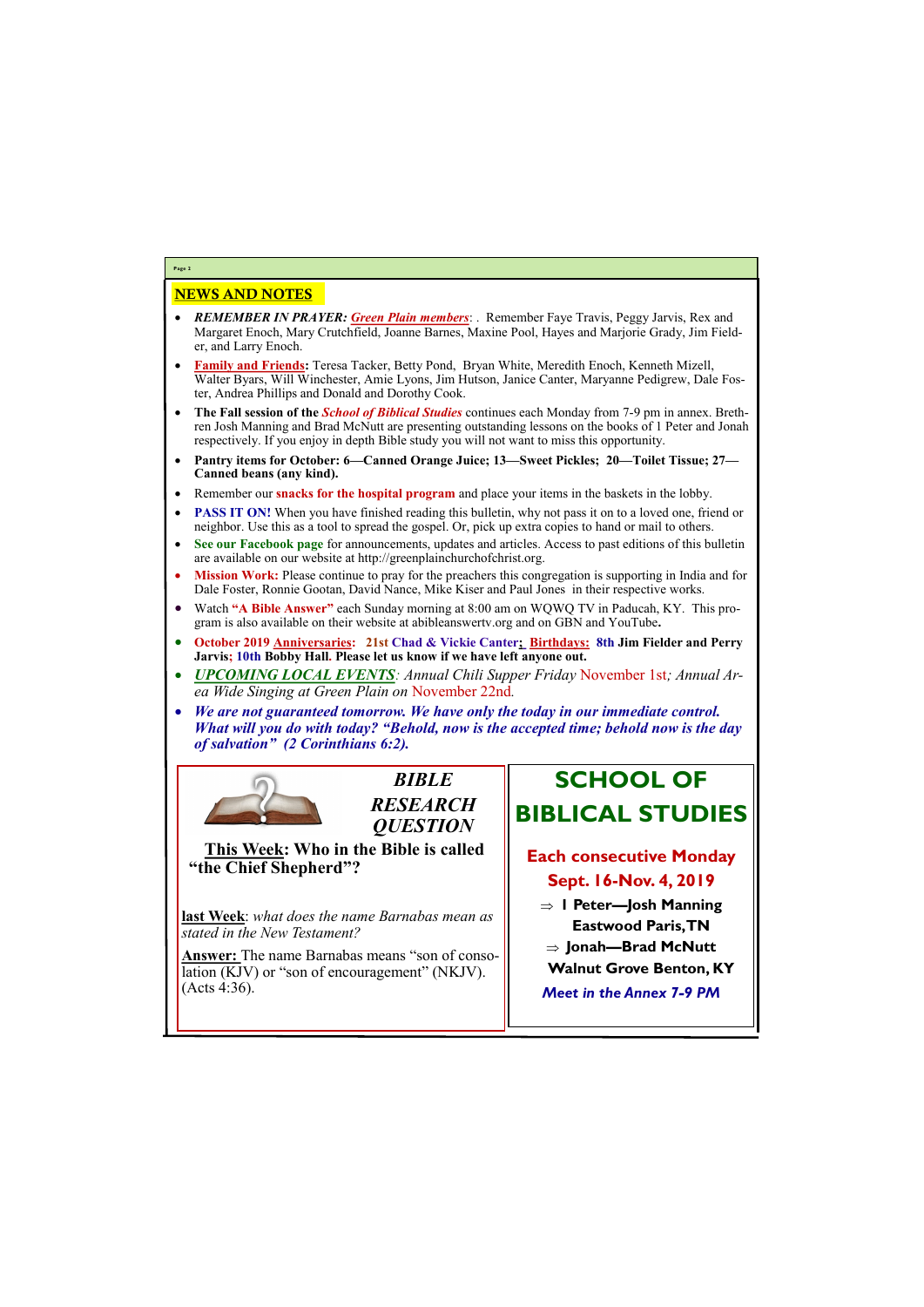**Page 3**

us, *"For the eyes of the Lord are on the righteous, And His ears are open to their prayers; But the face of the Lord is against those who do evil."* (1 Peter 3:12). During the most difficult times in life prayer is a source of strength and comfort for the faithful follower of Jesus but is unavailable to those who have chosen to live without God.

**Live without genuine peace.** Those who choose to live without God often live in constant turmoil because of the choices they make to violate God's spiritual law. There is no genuine and lasting peace for the wicked. "There is no peace," says the Lord, "for the wicked." (. Isaiah 48:22). The peace that surpasses all understanding belongs to those who have chosen to keep God in their lives (Philippians 4:7).

Live with constant guilt. Those who know God's truth and intentionally live their lives contrary to it will, at least initially, feel the guilt of their sin. Yet, over time ones heart may become calloused and hardened so that the feeling of guilt is far less pronounced. However, the guilt of sin is still present. The only way the guilt of sin may be removed is through the cleansing of the blood of Jesus (Romans 5:8-9; 1 John 1:7-9).

**Live in anticipation of eternal punishment in hell.** Though some will not accept it, the Bible clearly teaches that the eternal destiny for those who live without

God in this life is that place prepared for the devil and his angels called hell. In His picture of the yet future judgment, Jesus declared of those who will be lost *"and these shall go away into everlasting punishment…."* (Matthew 25:46). One may deny the reality of hell but that does not change the fact or reality of it. Some may argue that God is too loving to send anyone to hell. The fact is that God does not want any to perish—He wants all to repent and be saved (2 Peter 3:9). Think about it—who is responsible if you end up in hell? Not God, but YOU! God has done all He can to save you from your sins. But if you decide to live without God in your life, hell will be your eternal destination because YOU chose to go there.

This life is fleeting and temporary. Like steam from a boiling kettle, it quickly vanishes away and we die (James 4:14). The time to prepare for what comes after this life is the present. Two eternal destines await you and I and we make the choice as to which will be our ultimate end—eternal life in heaven or eternal punishment in hell. Only those who choose to live with God in their lives, in humble submission to His will revealed in the Bible, will be granted an entrance into heaven to live forever with God. Dear reader, please, choose to live with God in your life!

### *(Continued from page 1)*



## **Friday Nov. 1st**



## **HOW DID YOU LIKE THE SERMON?**

 This is a familiar question. By what guidelines do we determine a good sermon? I submit to you that a sermon is successful if….

- 1. It is true to God's Word.
- 2. It is prepared in love.
- 3. It is prepared to meet a need.
- 4. It is spoken so that all can understand.

5. It glorifies God.

*(Continued on page 4)*